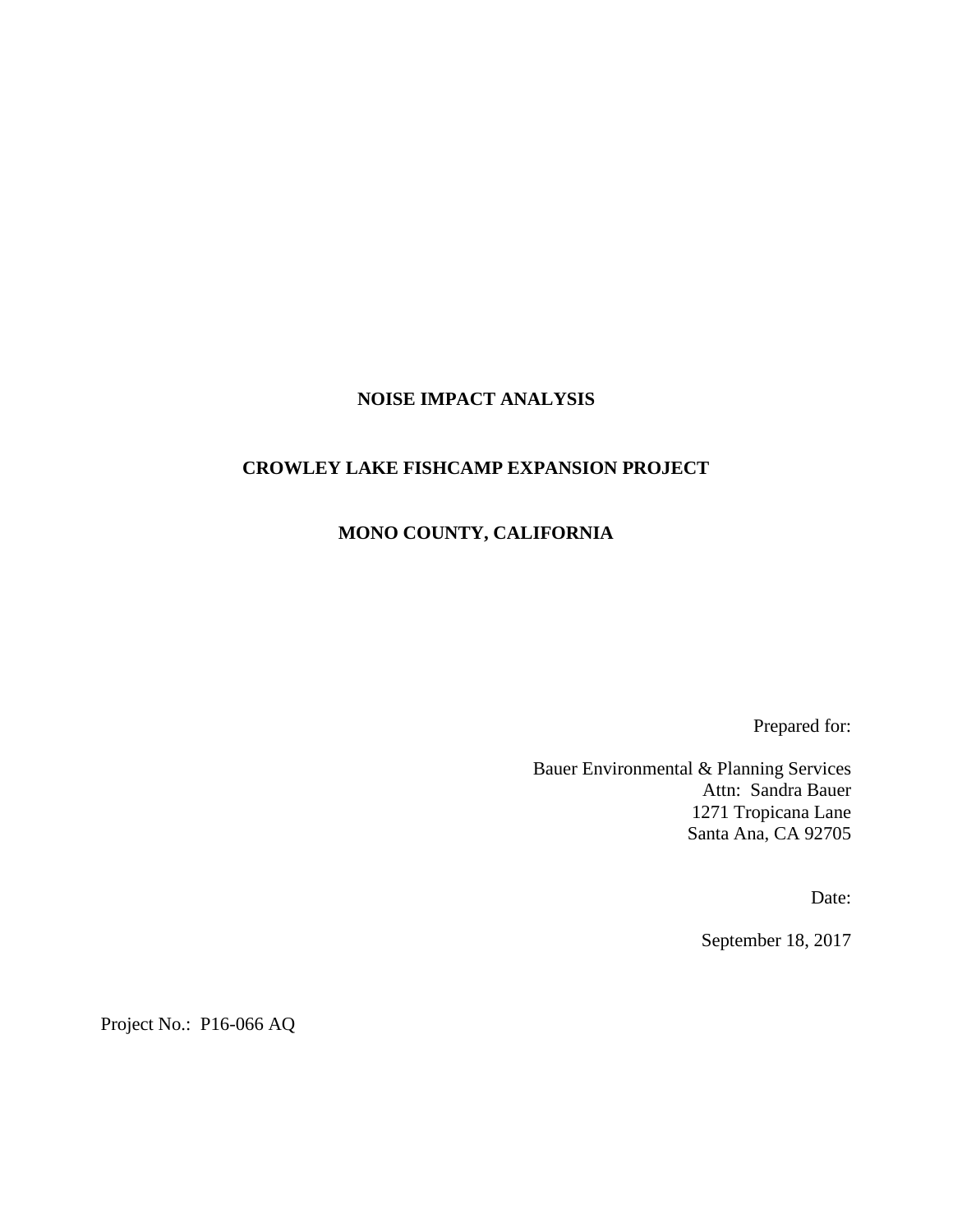# **NOISE SETTING**

### **BACKGROUND**

Sound is mechanical energy transmitted by pressure waves in a compressible medium such as air. Noise is unwanted sound. Sound is characterized by various parameters that describe the rate of oscillation of sound waves, the distance between successive troughs or crests, the speed of propagation, and the pressure level or energy content of a given sound. In particular, the sound pressure level has become the most common descriptor used to characterize the loudness of an ambient sound level. The decibel (dB) scale is used to quantify sound intensity. Zero on the decibel scale is the faintest sound detectable by a person with good auditory acuity. The decibel scale is a logarithmic progression designed to allow for comparisons of widely varying sound pressure within an easily manageable range.

Humans perceive each increase of ten decibels to be a doubling of apparent loudness. The perceived loudness between a rural setting at 30 dB versus near a rock concert at 100 dB is a 100+-fold increase. Since the human ear is not equally sensitive to all sound frequencies within the entire spectrum, human response is factored into sound descriptions by weighting sounds within the range of human sensitivity more heavily (middle A and its higher harmonics) in a process called "A-weighting" written as dB(A). Any further reference to "dB" in this report should be understood to be A-weighted.

Time variations in noise exposure are typically expressed in terms of a steady-state energy level equal to the energy content of the time varying period (called Leq), or alternately, as a statistical description of the sound level that is exceeded over some stated fraction of a given observation period. Finally, because community receptors are more sensitive to unwanted noise intrusion during the evening and at night, state law requires that, for planning purposes, an artificial dB increment be added to quiet time noise levels in a 24-hour noise metric called the Community Noise Equivalent Level (CNEL).

An interior CNEL of 45 dB is mandated by the State of California Noise Insulation Standards (CCR, Title 24, Part 6, Section T25-28) for multiple family dwellings and hotel and motel rooms. In 1988, the State Building Standards Commission recommended that the 45 dB CNEL standard be expanded to include all habitable rooms in residential use, included single-family dwelling units. Since normal noise attenuation within residential structures with closed windows is about 20 dB, an exterior noise exposure of 65 dB CNEL allows the interior standard to be met without any specialized structural attenuation (dual paned windows, etc.). A noise level of 65 dB is also the level at which ambient noise begins to intrude into the ability to have a quiet conversation. Exterior levels of 65 dB CNEL is therefore the most common noise standard for usable outdoor space in California.

While a moderately loud 65 dB CNEL level might be acceptable in urbanized areas of California, a 65 dB CNEL noise exposure would likely be considered unacceptable in a semi-rural environment such as the community near Crowley Lake. The desirable maximum exterior noise level in rural areas of the state is generally 60 dB CNEL. Traffic noise increases of more than  $+3$  dB CNEL are typically considered a significant impact.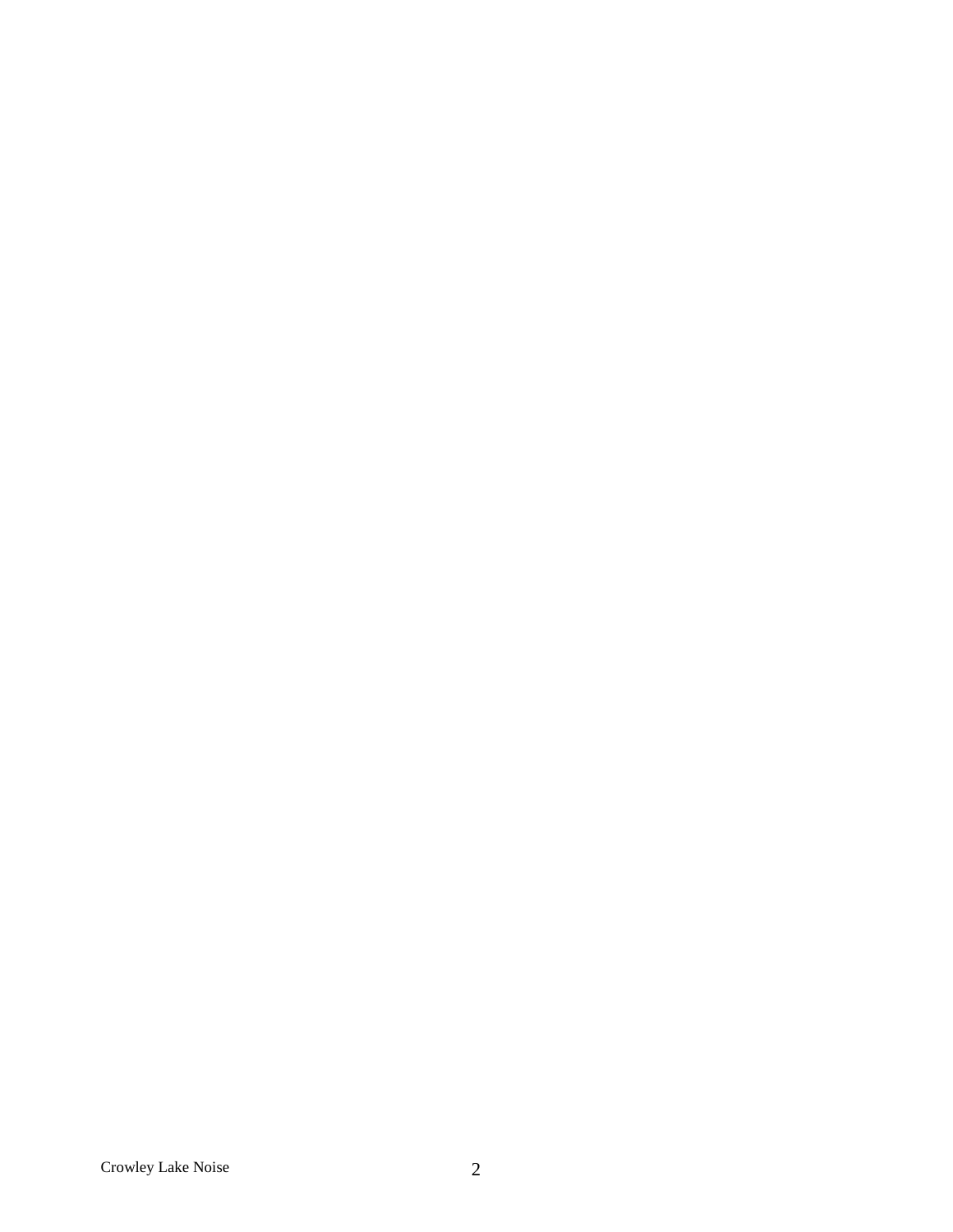### **BASELINE NOISE LEVELS**

In order to establish an ambient noise level, short term area noise measurements were conducted on Tuesday October 18, 2016 from 3:00 p.m. – 4:30 p.m. at three locations. Measurement locations are shown in **Figure 1** and the monitoring results are summarized below.

|         | Leq | Lmax | Lmin | L10 | L33 | L50 | L90 |
|---------|-----|------|------|-----|-----|-----|-----|
| Meter 1 | 45  | 56   | 39   | 45  | 42  | 41  | 40  |
| Meter 2 | 47  | 49   | 40   | 45  | 43  | 42  | 41  |
| Meter 3 | 48  | 55   | 43   | 50  | 48  | 46  | 44  |

**Measured Noise Levels (dBA)**

Meter 1 was located adjacent to Dry Camp, just north of the gate. Meter 2 was placed about half way into the site and Meter 3 was placed in the RV lot close to the marina. Readings are lowest on the southern portion of the site. They increase slightly traveling north on South Landing Rd. However,

these readings demonstrate that existing ambient noise levels in the project vicinity are low. The low baseline levels do suggest that the proposed project area is sensitive to even a moderate increase in noise that could result from project implementation.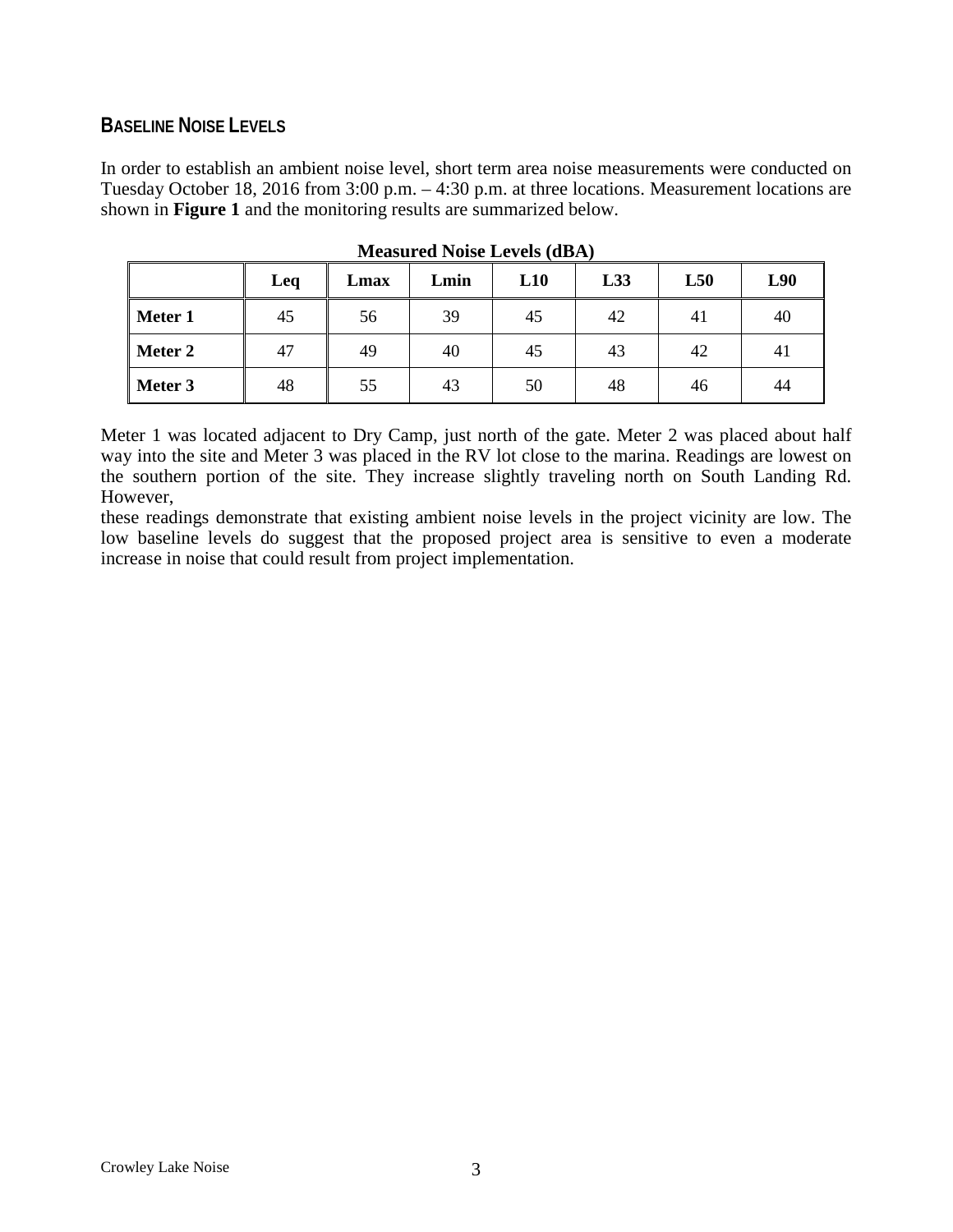**Figure 1 Noise Monitoring Locations**

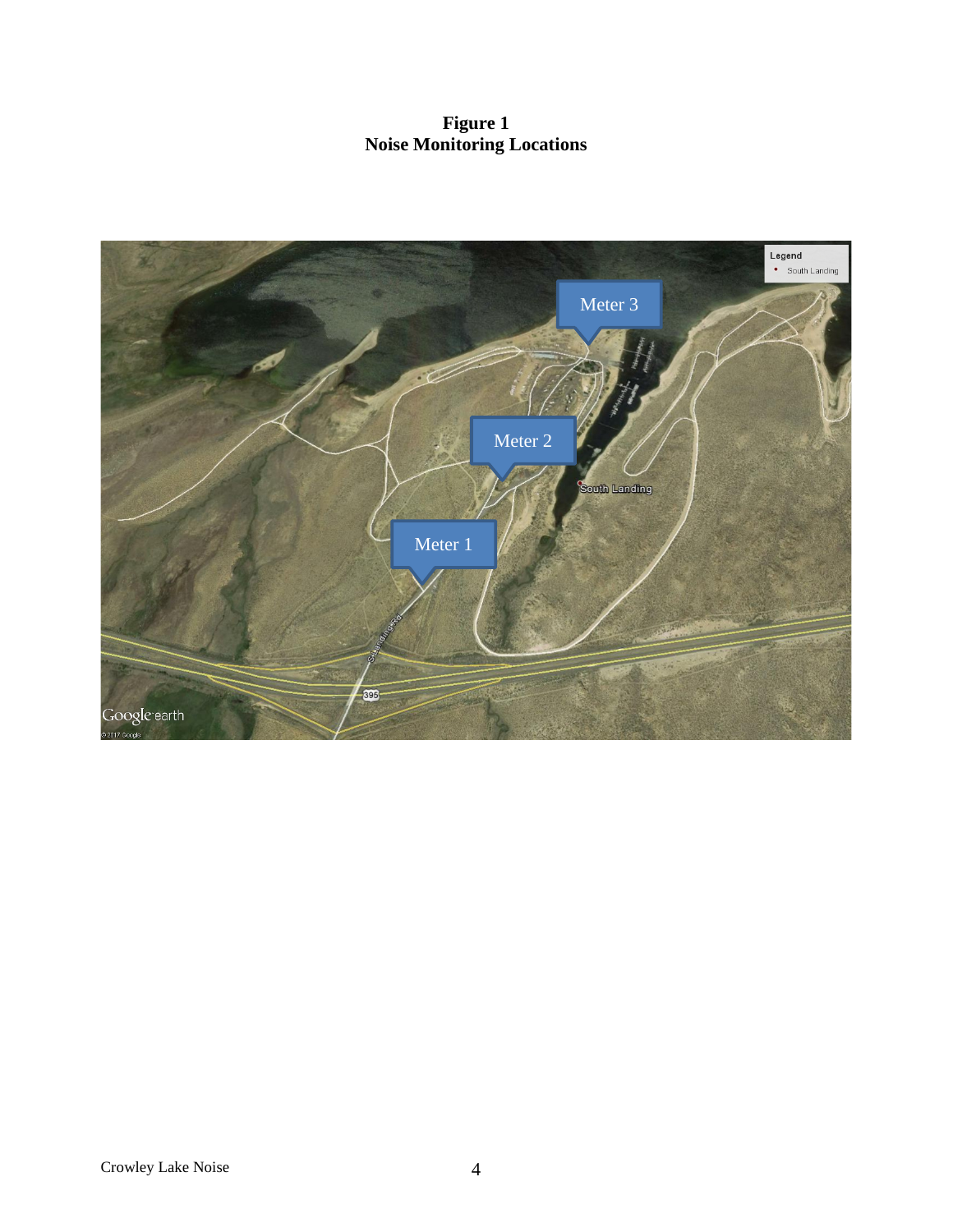# **NOISE IMPACTS**

Sensitive uses will be subject to incremental increase noise levels from site related traffic and operations. Short-term construction activities may be audible. Because construction is more likely to be performed during warmer months rather than in winter, people are more likely to be outside or to have their windows open when construction is in progress.

#### **THRESHOLDS OF SIGNIFICANCE**

Noise impacts are significant if they create a substantial temporary or permanent increase in noise levels, or if they cause a violation of adopted noise/land use compatibility standards in general plans or noise ordinances. The following noise limits are contained in Section 0.16.060 of the Mono County Code.

| Land Use                                   | Allowable Time                                 | Noise Level |
|--------------------------------------------|------------------------------------------------|-------------|
|                                            |                                                | (dBA)       |
|                                            | Daytime $(7 a.m.-10 p.m.)$                     | 55          |
| <b>Residential Single Family</b>           | Nighttime $(10 p.m.-7 a.m.)$                   | 50          |
|                                            | Daytime $(7 a.m.-10 p.m.)$                     | 55          |
| <b>Residential Multi-Family</b>            | Nighttime $(10 p.m.-7 a.m.)$                   | 50          |
| Public Uses-Schools, Libraries,            | Daytime $(7 a.m.-10 p.m.)$                     | 55          |
| Hospitals                                  | Nighttime $(10 \text{ p.m.} - 7 \text{ a.m.})$ | 50          |
| <b>Passive Recreational Areas</b>          | Daytime $(7 a.m.-10 p.m.)$                     | 55          |
|                                            | Nighttime $(10 p.m.-7 a.m.)$                   | 50          |
|                                            | Daytime $(7 a.m.-10 p.m.)$                     | 55          |
| <b>Community Parks and Athletic Fields</b> | Nighttime $(10 p.m.-7 a.m.)$                   | 50          |

#### **Maximum Allowable Exterior Noise Levels**

### **CONSTRUCTION NOISE SIGNIFICANCE**

Mono County limits construction noise to daytime hours of lesser noise sensitivity. In addition, the County Code calls out maximum noise levels that are not to be exceeded at the nearest residence. Construction may not exceed the noise levels in the following schedule (Section 10.16.060 Mono County Code):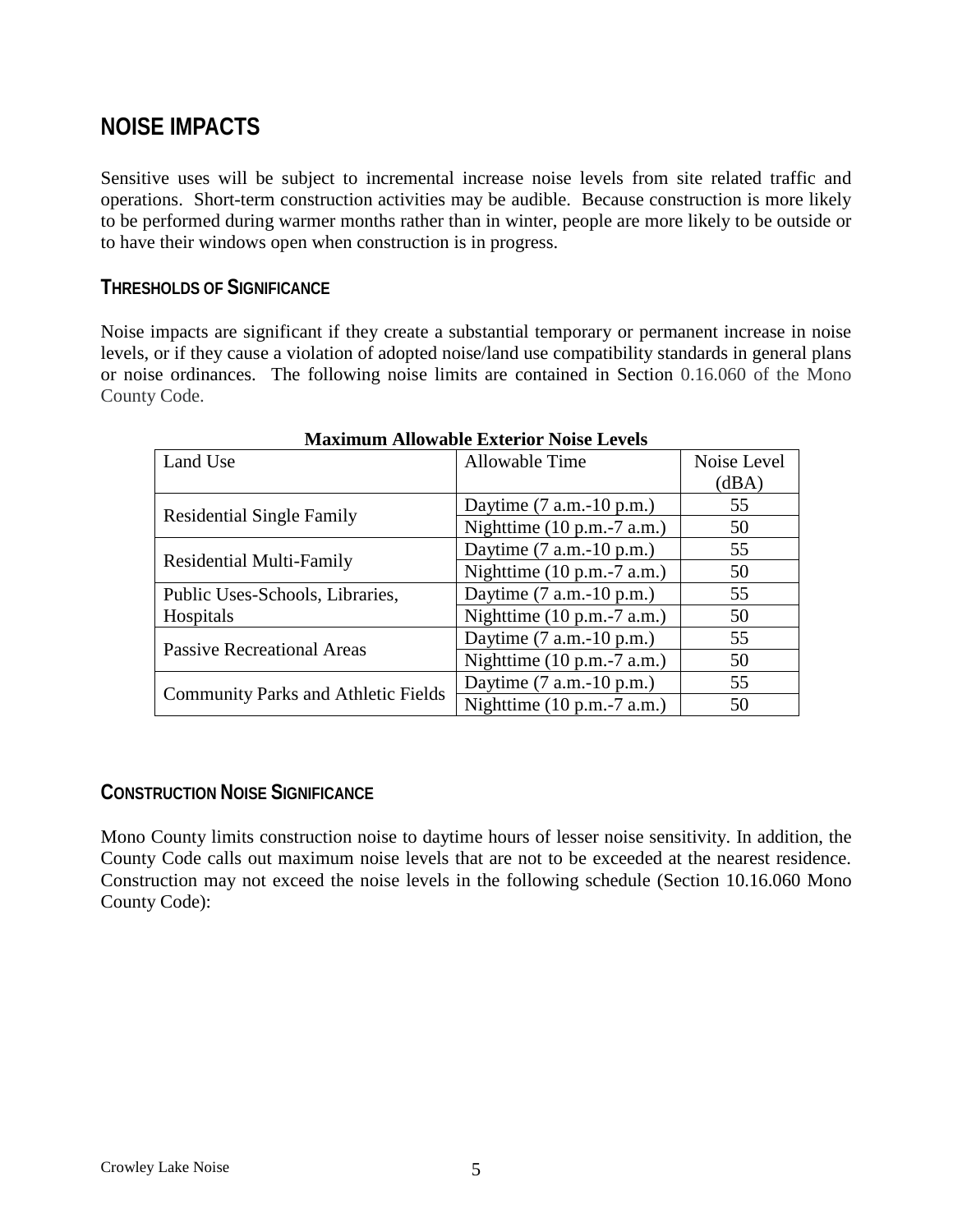a. Mobile Equipment. Maximum noise levels from non-scheduled, intermittent, and short-term operation (less than 10 days) of mobile equipment:

|                                                                            | Single-family<br><b>Residential</b><br>(dBA) | <b>Multi-family</b><br><b>Residential</b><br>(dBA) | Semi-residential/<br><b>Commercial</b><br>(dBA) |
|----------------------------------------------------------------------------|----------------------------------------------|----------------------------------------------------|-------------------------------------------------|
| Daily, except Sundays and<br>legal holidays, 7:00 a.m. to<br>$8:00$ p.m.   | 75                                           | 80                                                 | 85                                              |
| Daily, 8:00 p.m. to 7:00 a.m.<br>and all day Sunday and legal<br>holidays. | 60                                           | 65                                                 | 70                                              |

b. Stationary Equipment Maximum noise level for repetitively scheduled and relatively long-term operation (period of 10 days or more) of stationary equipment:

|                                                                            | Single-family<br><b>Residential</b><br>(dBA) | <b>Multi-family</b><br><b>Residential</b><br>(dBA) | Semi-residential/<br><b>Commercial</b><br>(dBA) |
|----------------------------------------------------------------------------|----------------------------------------------|----------------------------------------------------|-------------------------------------------------|
| Daily, except Sundays and<br>legal holidays, 7:00 a.m. to<br>$8:00$ p.m.   | 60                                           | 65                                                 | 70                                              |
| Daily, 8:00 p.m. to 7:00 a.m.<br>and all day Sunday and legal<br>holidays. | 50                                           | 55                                                 | 60                                              |

Construction activities are limited by conditions on grading permits to daytime hours of lesser noise sensitivity. Construction noise generation is temporary, and is prohibited when people are sleeping or most likely to be recreating outside. However, an inability to meet the construction noise standards at the closest sensitive use could create a significant noise impact.

#### **CONSTRUCTION ANALYSIS**

Noise levels of construction equipment anticipated for use in this project was obtained. In 2006, the Federal Highway Administration (FHWA) published the Roadway Construction Noise Model that includes a national database of construction equipment reference noise emissions levels. In addition, the database provides an acoustical usage factor to estimate the fraction of time each piece of construction equipment is operating at full power during a construction phase. The usage factor is a key input variable that is used to calculate the average Leq noise levels.

**Table 1** identifies highest (Lmax) noise levels associated with each type of equipment identified for use, then adjusts this noise level for distance to the closest sensitive receptor and the extent of equipment usage (usage factor), which is represented as Leq. The table is organized by activity and associated equipment.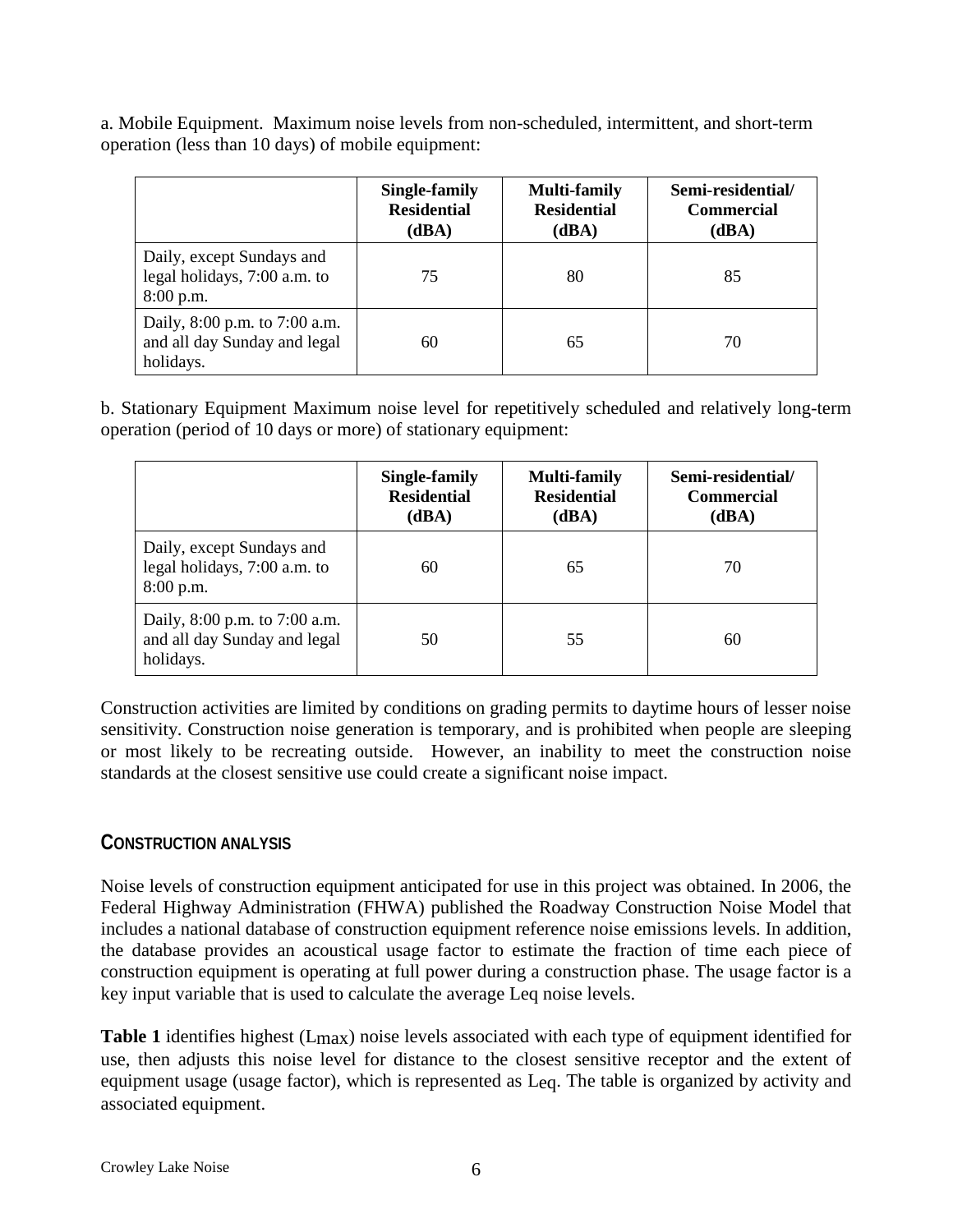Quantitatively, the primary noise prediction equation is expressed as follows for the hourly average noise level (Leq) at distance D between the source and receiver (dBA):

Leq = Lmax  $\omega$  50' – 20 log (D/50') + 10log (U.F%/100) – I.L.(bar)

Where:

Lmax @ 50' is the published reference noise level at 50 feet U.F.% is the usage factor for full power operation per hour I.L.(bar) is the insertion loss for intervening barriers

For the proposed project, the construction fleet could include equipment such as shown in **Table 1** which describes the noise level for each individual piece of equipment.

| TWISC LEVELS AT 50 TOOT TEICHEINE |                |                                     |                                           |                                                |                                                                |                                                               |
|-----------------------------------|----------------|-------------------------------------|-------------------------------------------|------------------------------------------------|----------------------------------------------------------------|---------------------------------------------------------------|
| Activity/Equipment                |                | <b>Usage</b><br>Factor <sup>1</sup> | <b>Hours</b> of<br>Operation <sup>2</sup> | <b>Published</b><br>Noise @<br>50 feet<br>(dB) | <b>Actual</b><br><b>Measured</b><br>Noise @<br>50 feet<br>(dB) | <b>Cumulative</b><br><b>Noise Level</b><br>@ 50 feet<br>(dB)) |
|                                   |                | <b>Water Tank</b>                   |                                           |                                                |                                                                |                                                               |
| Excavate                          | <b>B</b> obcat | 40%                                 | 3.2                                       | 80                                             | 79                                                             | 75                                                            |
|                                   | Loader/Backhoe | 37%                                 | 3.0                                       | 80                                             | 78                                                             | 74                                                            |
|                                   | Mixer          | 40%                                 | 3.2                                       | 80                                             | 80                                                             | 76                                                            |
| Pour Concrete Pad                 | Pump           | 20%                                 | 1.6                                       | 82                                             | 81                                                             | 74                                                            |
|                                   | Roller         | 38%                                 | 3.0                                       | 85                                             | 80                                                             | 76                                                            |
|                                   | Crane          | 16%                                 | 1.3                                       | 85                                             | 81                                                             | 73                                                            |
| <b>Install Tank</b>               | Forklift       | 20%                                 | 1.6                                       | 75                                             | 75                                                             | 68                                                            |
|                                   | Welder         | 46%                                 | 3.7                                       | 73                                             | 74                                                             | 71                                                            |
|                                   |                | <b>Propane Tank</b>                 |                                           |                                                |                                                                |                                                               |
|                                   | <b>Bobcat</b>  | 40%                                 | 3.2                                       | 80                                             | 79                                                             | 75                                                            |
| Excavate                          | Loader/Backhoe | 37%                                 | 3.0                                       | 80                                             | 78                                                             | 74                                                            |
|                                   | Mixer          | 40%                                 | 3.2                                       | 80                                             | 80                                                             | $\overline{76}$                                               |
| Pour Concrete Pad                 | Pump           | 20%                                 | 1.6                                       | 82                                             | 81                                                             | 74                                                            |
|                                   | Roller         | 38%                                 | 3.0                                       | 85                                             | 80                                                             | 76                                                            |
|                                   | Crane          | 16%                                 | 1.3                                       | 85                                             | 81                                                             | 73                                                            |
| <b>Install Tank</b>               | Forklift       | 20%                                 | 1.6                                       | 75                                             | 75                                                             | 68                                                            |
|                                   | Welder         | 46%                                 | 3.7                                       | 73                                             | 74                                                             | 71                                                            |
|                                   |                | <b>RV Campsites</b>                 |                                           |                                                |                                                                |                                                               |
|                                   | <b>Bobcat</b>  | 40%                                 | 3.2                                       | 80                                             | 79                                                             | 75                                                            |
| Grade and Trench                  | Trencher       | 20%                                 | 1.6                                       | 85                                             | 81                                                             | 74                                                            |
|                                   | Loader/Backhoe | 37%                                 | 3.0                                       | 80                                             | 78                                                             | $\overline{74}$                                               |
| Concrete Pads and                 | Mixer          | 40%                                 | 3.2                                       | 80                                             | 80                                                             |                                                               |
| Pave                              | Roller         | 38%                                 | 3.0                                       | 85                                             | 80                                                             | 76                                                            |
|                                   | Pump           | 20%                                 | 1.6                                       | 82                                             | 81                                                             | 74                                                            |
| <b>Water Service to Dry Camp</b>  |                |                                     |                                           |                                                |                                                                |                                                               |
| <b>Trench Utilities</b>           | <b>B</b> obcat | 40%                                 | 3.2                                       | 80                                             | 79                                                             | 75                                                            |
|                                   | Trenchers      | 20%                                 | 1.6                                       | 85                                             | 81                                                             | 74                                                            |

**Table 1 Noise Levels at 50 foot reference**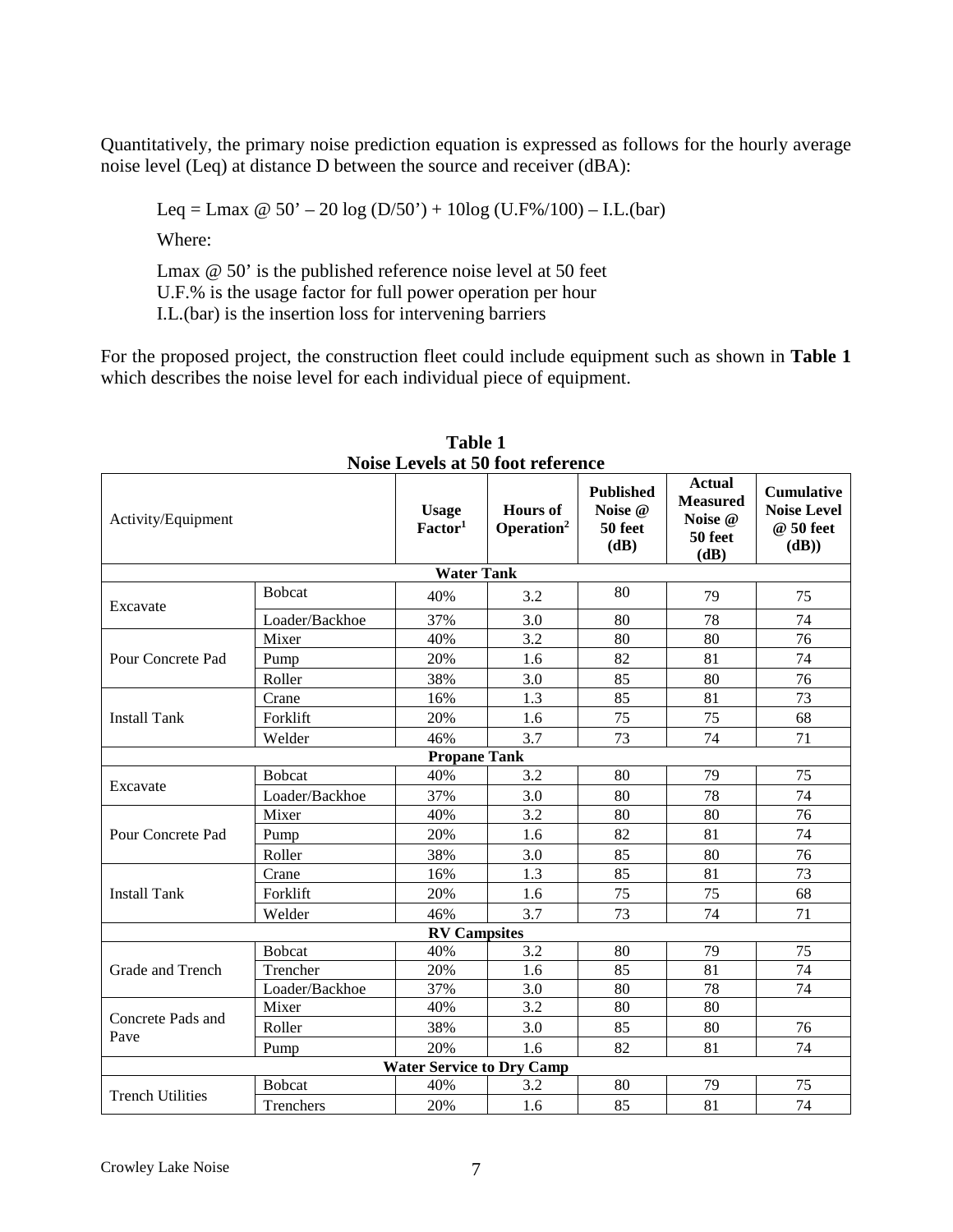| <b>Bathroom</b>     |                |                       |     |    |    |    |
|---------------------|----------------|-----------------------|-----|----|----|----|
|                     | <b>B</b> obcat | 40%                   | 3.2 | 80 | 79 | 75 |
| Excavate            | Loader/Backhoe | 37%                   | 3.0 | 80 | 78 | 74 |
|                     | Mixer          | 40%                   | 3.2 | 80 | 80 | 76 |
| <b>Construct</b>    | Roller         | 38%                   | 3.0 | 85 | 80 | 76 |
|                     | Pump           | 20%                   | 1.6 | 82 | 81 | 74 |
| <b>Construction</b> | Forklift       | 20%                   | 1.6 | 75 | 75 | 68 |
|                     | Loader/Backhoe | 37%                   | 3.0 | 80 | 78 | 74 |
|                     |                | <b>Septic Systems</b> |     |    |    |    |
|                     | <b>Bobcat</b>  | 40%                   | 3.2 | 80 | 79 | 75 |
| Excavate            | Loader/Backhoe | 37%                   | 3.0 | 80 | 78 | 74 |
|                     | Crane          | 16%                   | 1.3 | 85 | 81 | 73 |
| <b>Install</b>      | Loader/Backhoe | 37%                   | 3.0 | 80 | 78 | 74 |
|                     | Welder         | 46%                   | 3.7 | 73 | 74 | 71 |
|                     | Forklift       | 20%                   | 1.6 | 75 | 75 | 68 |

Source: FHWA's Roadway Construction Noise Model, 2006

1. Estimates the fraction of time each piece of equipment is operating at full power during a construction operation

2. Represents the actual hours of peak construction equipment activity out of a typical 8 hour day

Construction generated noise levels drop off at a rate of about 6 dBA per doubling of distance between the source and receptor. **Table 2** shows the distance from each project component to the nearest residential use across Highway 395 and the associated distance attenuation.

| Distances to Construction Activity and Associated Noise Attenuation<br><b>Element</b> | <b>Distance</b><br>(miles) | <b>Distance Attenuation</b><br>(dB) |
|---------------------------------------------------------------------------------------|----------------------------|-------------------------------------|
| New Water Tank                                                                        | 0.62                       | $-36$                               |
| New Propane Tank                                                                      | 0.65                       | $-37$                               |
| <b>RV</b> Campsites                                                                   | 0.60                       | $-36$                               |
| Water Service to Dry Camp                                                             | 0.40                       | $-33$                               |
| <b>Bathrooms</b>                                                                      | 0.35                       | $-31$                               |
| Septic Systems                                                                        | 0.60                       | $-36$                               |

**Table 2 Distances to Construction Activity and Associated Noise Attenuation**

**Table 3** shows the attenuated construction equipment noise level that would be experienced at the closest residence.

| Table 3                                                        |                |                                                        |                                                         |  |  |  |
|----------------------------------------------------------------|----------------|--------------------------------------------------------|---------------------------------------------------------|--|--|--|
| <b>Construction Equipment Noise Level at Closest Residence</b> |                |                                                        |                                                         |  |  |  |
| <b>Activity/Equipment</b>                                      |                | <b>Cumulative</b><br>Noise Level @<br>$50$ feet $(dB)$ | <b>Cumulative Noise Level</b><br>@ Closest Home<br>(dB) |  |  |  |
| <b>Water Tank</b>                                              |                |                                                        |                                                         |  |  |  |
| Excavate 1 week                                                | <b>B</b> obcat | 75                                                     | 39                                                      |  |  |  |
|                                                                | Loader/Backhoe | 74                                                     | 38                                                      |  |  |  |
| Pour Concrete Pad 1                                            | Mixer          | 76                                                     | 40                                                      |  |  |  |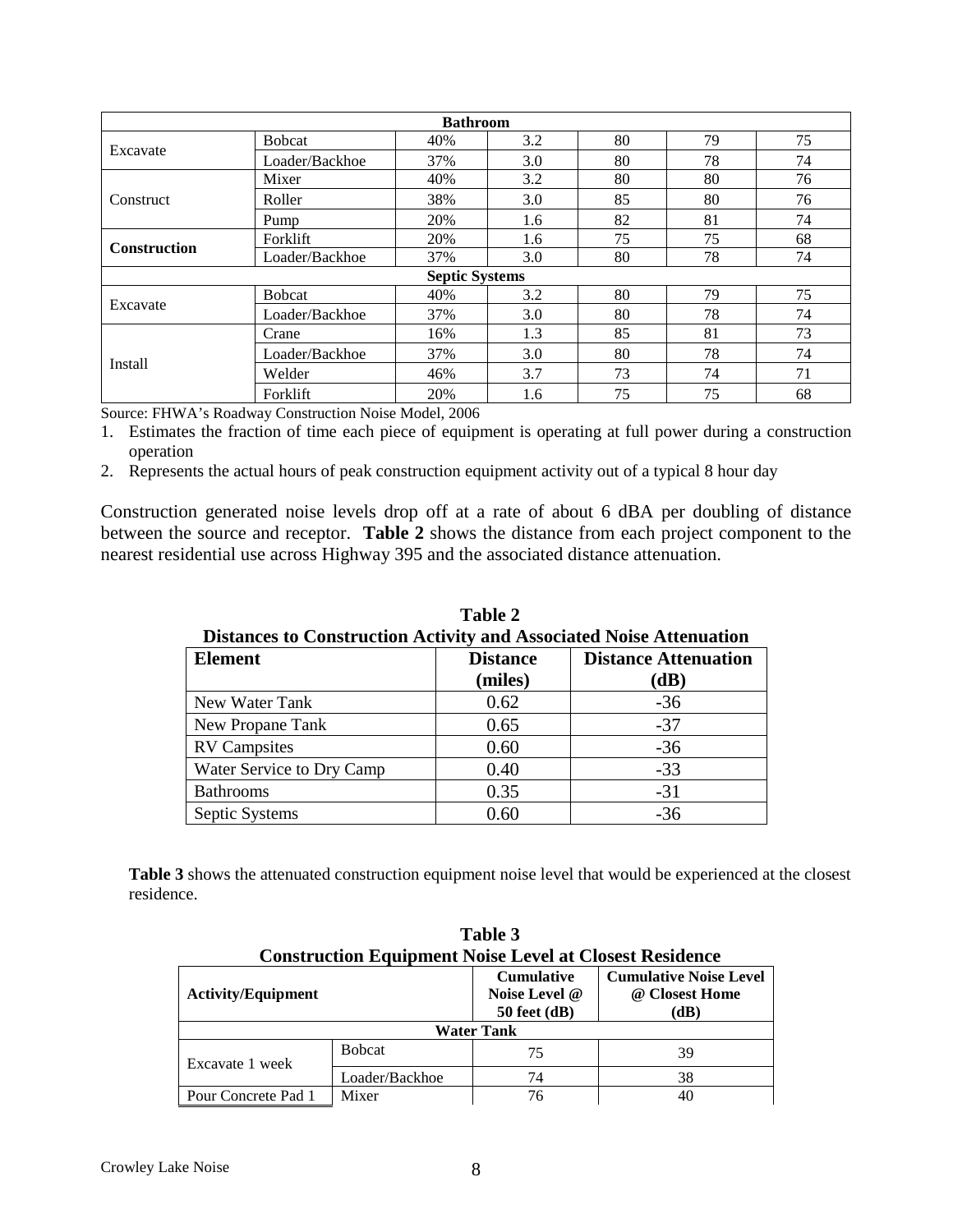| week                              | Pump           | 74                               | 38 |
|-----------------------------------|----------------|----------------------------------|----|
|                                   | Roller         | 76                               | 40 |
|                                   | Crane          | 73                               | 37 |
| Install Tank 2 days               | Forklift       | 68                               | 32 |
|                                   | Welder         | 71                               | 35 |
|                                   |                | <b>Propane Tank</b>              |    |
|                                   | <b>Bobcat</b>  | 75                               | 38 |
| Excavate 1 week                   | Loader/Backhoe | 74                               | 37 |
|                                   | Mixer          | 76                               | 39 |
| Pour Concrete Pad 1               | Pump           | 74                               | 37 |
| week                              | Roller         | 76                               | 39 |
|                                   | Crane          | 73                               | 36 |
| Install Tank 2 days               | Forklift       | 68                               | 31 |
|                                   | Welder         | 71                               | 34 |
|                                   |                | <b>RV Campsites</b>              |    |
| Grade and Trench 2                | <b>Bobcat</b>  | 75                               | 39 |
| weeks                             | Trencher       | 74                               | 38 |
|                                   | Loader/Backhoe | 74                               | 38 |
| Concrete Pads and<br>Pave 2 weeks | Mixer          | 76                               | 40 |
|                                   | Roller         | 76                               | 40 |
|                                   | Pump           | 74                               | 38 |
|                                   |                | <b>Water Service to Dry Camp</b> |    |
| <b>Trench Utilities 2</b>         | <b>Bobcat</b>  | 75                               | 42 |
| weeks                             | Trenchers      | 74                               | 41 |
|                                   |                | <b>Bathroom</b>                  |    |
|                                   | <b>B</b> obcat | 75                               | 44 |
| Excavate 1 week                   | Loader/Backhoe | 74                               | 43 |
|                                   | Mixer          | 76                               | 45 |
| Pour Pad                          | Roller         | 76                               | 45 |
| 2 weeks                           | Pump           | 74                               | 43 |
| Construct                         | Forklift       |                                  | 37 |
| 2 weeks                           | Loader/Backhoe | 74                               | 43 |
|                                   |                | <b>Septic Systems</b>            |    |
|                                   | <b>Bobcat</b>  | 75                               | 39 |
| Excavate 3 weeks                  | Loader/Backhoe | 74                               | 38 |
|                                   | Crane          | 73                               | 37 |
|                                   | Loader/Backhoe | 74                               | 38 |
| Install 1 week                    | Welder         | 71                               | 35 |
|                                   | Forklift       | 68                               | 32 |

The anticipated construction fleet is mobile and not stationary and will move about the construction area. The construction noise standard for mobile equipment near an affected residence between 7 a.m. and 8 p.m., Monday through Saturday, is 75 dBA. Although no stationary source equipment is expected to be utilized, the standard is noise 60 dBA during the same hours and would similarly not be exceeded. Noise thresholds will not be exceeded for any construction activity because of distance between the noise source and the closest receptor. The more stringent thresholds for stationary source equipment will be met, although no stationary equipment is anticipated for use.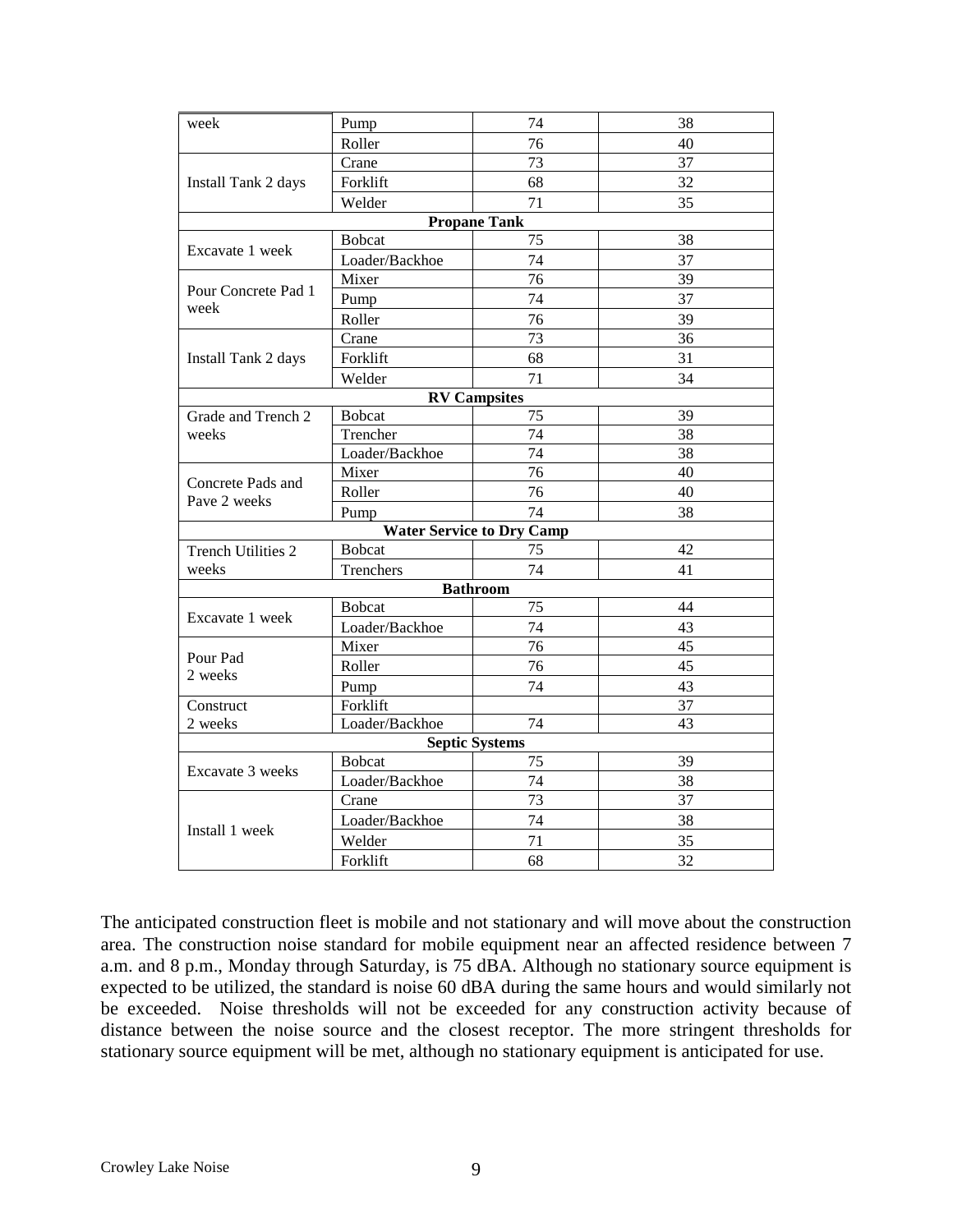### **TRAFFIC NOISE IMPACTS**

On a weekend, the project is expected to generate 100 additional vehicular trips. Less project related traffic is anticipated on week-days. If the impact associated with 100 trips per day is not significant, then the weekday impact due to 30 additional trips will meet thresholds with a greater margin of safety.

Vehicles access the site via Highway 395 and then travel north on S Landing Road. S Landing Road is north of Highway 395, and the traffic from the highway would dominate the noise environment. Current traffic volumes along Highway 395 were obtained. In 2015 there were approximately 6,900 vehicles per day on Highway 395 in the project vicinity (Caltrans District 9, Average Annual Daily Traffic (AADT) Count Data for US 395, 2015).

The difference between the noise level associated with 6,900 vehicles and 7,000 vehicles is +0.1 dB. Therefore, the additional vehicles would not alter the traffic noise environment and will not create a perceptible change.

## **BOAT DOCK OPERATIONAL NOISE**

The increase of visitors would presumably lead to extended operation of the boat dock. Noise will be generated from the boats entering or departing the dock. Because the dock area is a "no wake" zone, boat travel speeds will be less than 5 mph. The number of arrivals or departures in any hour for either of the 2 launch areas will be very low. There are no adopted thresholds of significance for boating noise except that moving boats may not create pass-by noise exceeding 55 dB measured at the closest sensitive use. This value is under full power. Within the harbor boats will be near idle maneuvering, the onshore noise level will be much lower. The closest homes, even to the South Landing, is almost 0.5 miles away. The closest home outside the main harbor area is 0.8 miles away. Given that only a few boats will arrive or depart per hour, the hourly Leq will be far below any Mono Country residential standards at homes south of Highway 395.

The public docks will include a boat launch in addition to any arrival/departure activities. The launch or retrieval process is somewhat time-consuming to back the trailer into the water, fasten or unfasten the boat and perform other tasks. The number of boats launched or retrieved per hour is limited. Noise measurements made at a ski boat launch in Plaster City, California, found a noise level of 53 dB Leq for a launch sequence at 30 feet from the ramp. With distance spreading losses, ramp activity noise levels at the closest homes to the marina will be imperceptible at less than 15 dB Leq.

Experience around public docks and launch areas is that possible noise nuisance is more related to onshore social activities than to boating. The proposed park will include camping and will likely have ongoing social activities long after dark. If these activities are fueled by alcohol consumption, boisterous behavior and loud music issues may ensue. The County has restrictions on nuisance noise from parties, but this could be an enforcement issue. The placement of adequate signage and possible time restrictions on some activities is presumed to minimize social activity noise nuisance